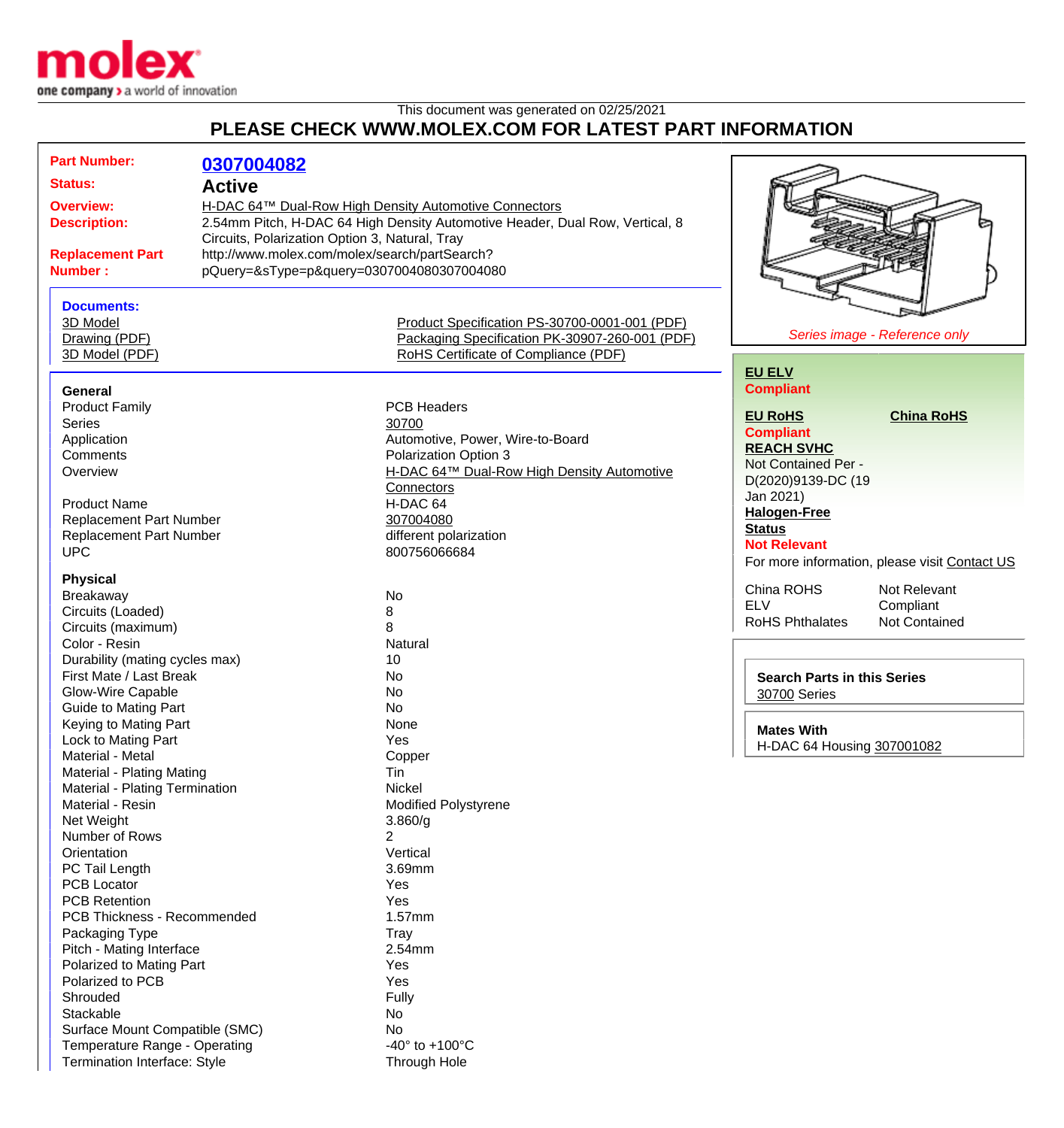| <b>Electrical</b><br>Current - Maximum per Contact<br>Voltage - Maximum                                                                                                              | 7.0A<br>500V DC                                       |  |  |  |
|--------------------------------------------------------------------------------------------------------------------------------------------------------------------------------------|-------------------------------------------------------|--|--|--|
| <b>Solder Process Data</b><br>Duration at Max. Process Temperature (seconds)<br>Lead-freeProcess Capability<br>Max. Cycles at Max. Process Temperature<br>Process Temperature max. C | 040<br><b>SMC&amp;WAVE</b><br>003<br>260              |  |  |  |
| <b>Material Info</b>                                                                                                                                                                 |                                                       |  |  |  |
| <b>Reference - Drawing Numbers</b><br>Packaging Specification<br><b>Product Specification</b><br>Sales Drawing                                                                       | PK-30907-260-001<br>PS-30700-0001-001<br>SD-30700-420 |  |  |  |

Sales Drawing

## This document was generated on 02/25/2021 **PLEASE CHECK WWW.MOLEX.COM FOR LATEST PART INFORMATION**